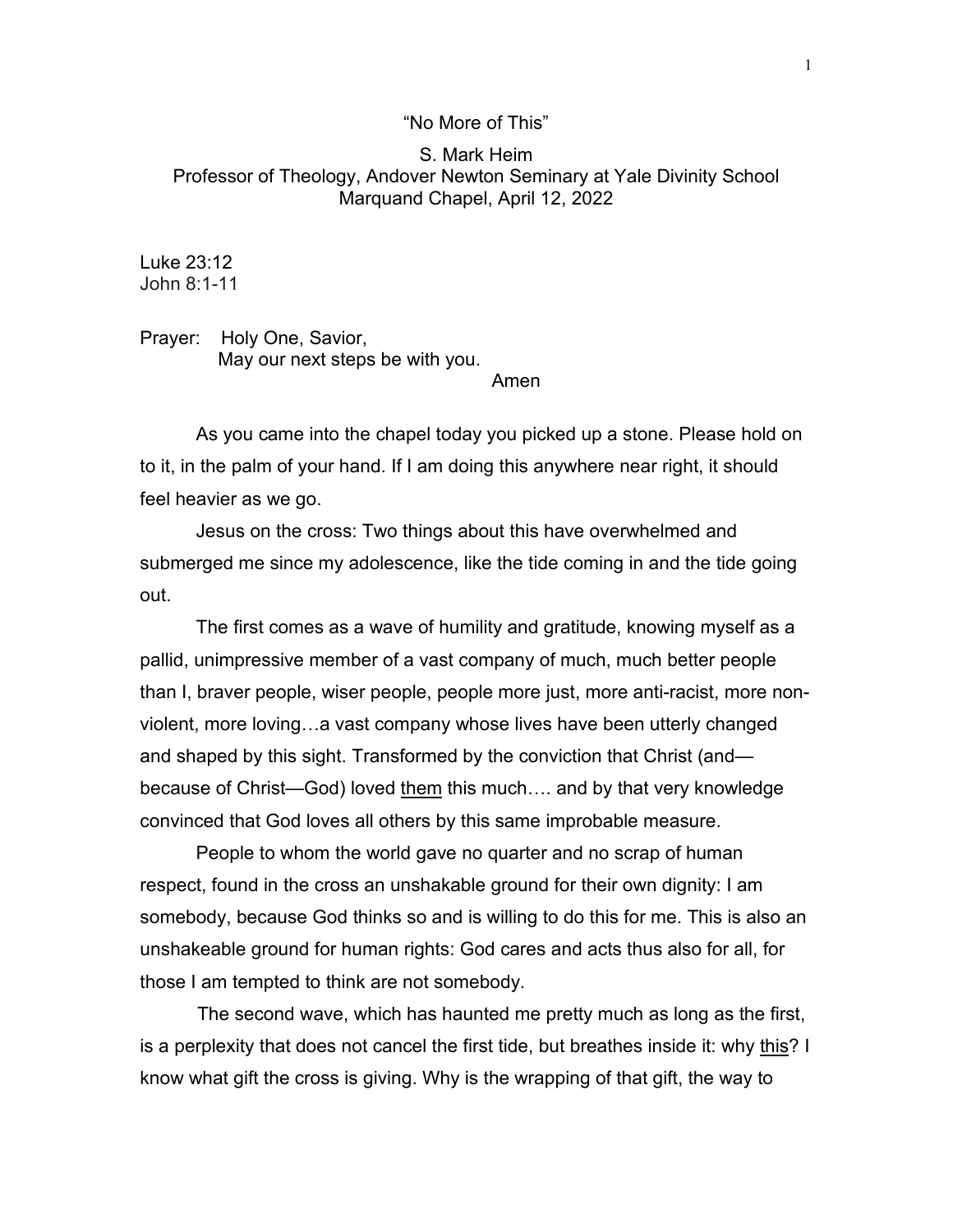show God's love, the suffering death of a crucified criminal? And why has so much evil, so much evil, as well as so much blessing grown under its banner?

Jesus died because God wanted to help me. Why is it so hard to diagram or explain how that works? Jesus and the woman against the mob tells of an act of rescue, of care, and solidarity. Shouldn't the focal point of redemption be something as transparent and as immediately applicable in this world as that? Let's see.

 Have you ever noticed that the only people with a well-articulated atonement theory for Jesus' death in the passion narratives are the wrong people? Caiaphas is an enthusiast for the reconciling effect of Jesus' death, and even chides others for not recognizing that one person should die for the sake of the people. Pilate is convinced someone needs to be executed this Passover as an example and a distraction, just as someone needs to be released as a token and a sop. In principle, it's all the same to him which one is Jesus and which one is Barrabas.

 In Luke we have this extraordinary verse which comments after Herod and Pilate have shipped Jesus back and forth between them and each has humiliated him. It says "That same day Herod and Pilate became friends with each other, before this they had been enemies." Passover in Jerusalem is a volatile tinderbox, with the occupying Romans at odds with the Judean Jews. Jewish factions at odds with each other. The Romans are afraid of rebellion. The religious leaders are afraid of repression.

 Pilate is ready to make Jesus a politically redemptive sacrifice. Some of the chief priests are ready to make Jesus a religiously redemptive sacrifice---to keep his blasphemy and sin from contaminating the community perhaps, but also to avoid any apparent dissent from Rome. They all want Jesus' death to have a pacifying, reconciling effect on this situation. It makes enemies like Pilate and Herod friends before it even happens. There's nothing like a little redemptive violence to bring us all together. Moral of the story: There are right ways and wrong ways to make peace through the cross.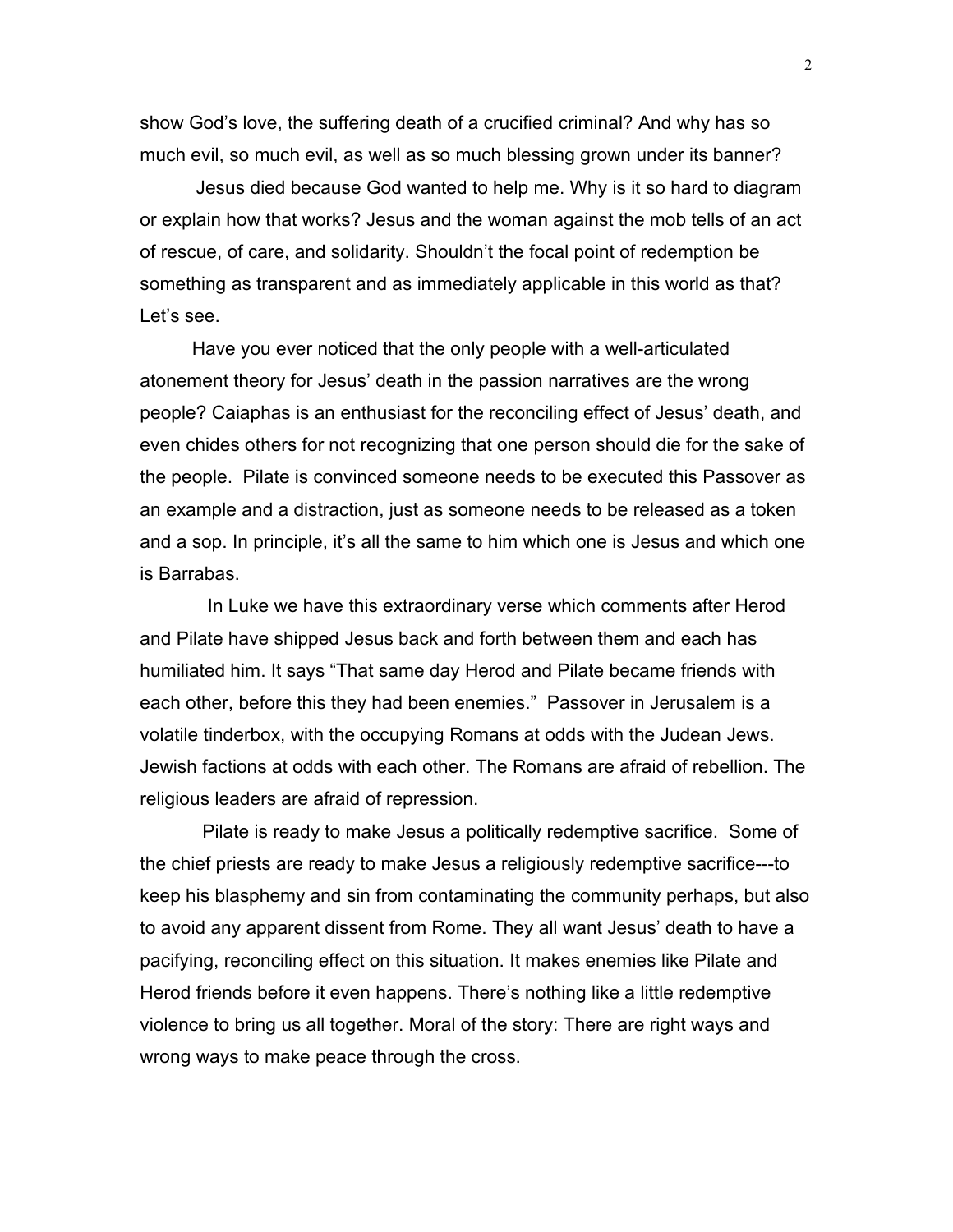We can be so caught up in looking for a cosmic meaning in the cross-----all the more so because there is no obvious "rescue" component to the passion story------ that we blank on its obvious similarities to something like the story of the woman taken in adultery. In that account, Jesus is invited—challenged in fact—to join a collective killing: the stoning of a woman according to law.

 That week end in Jerusalem, Jesus' guilt or innocence is not an important consideration. He dies for reasons quite above that pay grade. Similarly, the woman's guilt is at best a prop for the real purpose behind the exercise, which is to get Jesus on record as guilty of opposing divine law, so as to make him a victim also, or else to assimilate him to the unanimous violence of the crowd against the isolated woman.

What is similar in that story and the cross is the dynamic at work. If sin kills Jesus, we can say that the specific, immediate, proximate sin that does this is scapegoating. We humans took a terrible thing—scapegoating violence against the innocent (or against those who are guilty of something, but not the demonic effects we claim)----and made it a good thing. It brings us together, stops escalating conflict among us, unites us against a common enemy. We overcome our differences and make peace by finding a common victim, by hating together. We restrain violence with violence. Satan casts out Satan, and becomes all the stronger for it.

 The most likely candidates are always those already marginalized, feared, and distanced. But the more homogenous we make our groups, the more we will find ways to purify ourselves further and find the troublemaker within (consult social media). This isn't a random evil. It is woven into the way our communities work, from family systems, to junior high school cliques, to religious congregations, to street gangs, to international politics. The problem it solves is real and that is its dreadful power. The signature of this sad thing is its internal invisibility: we never see our own scapegoats. We keep no honest record of them, and carry no regrets.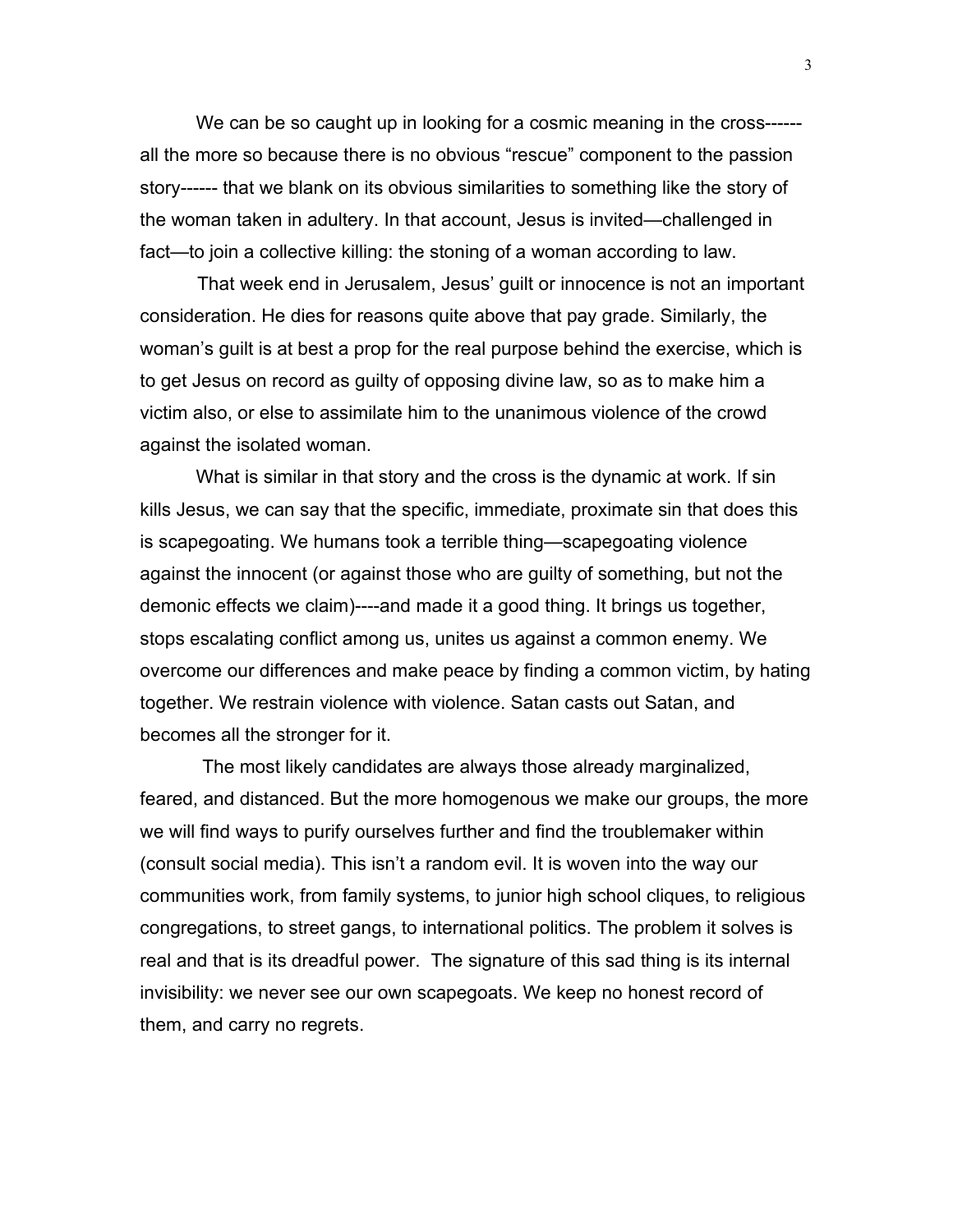There is a saving act of God in the cross, and there is a sinful human act. The two are so close together that it is easy for them to get mixed up in our understanding, and in our theology. Our theologies always run the risk of taking the diagnosis for a prescription.

This is why Christian theology has what sounds like the same language overlaid on this event twice: once for what it means according to our scapegoating sacrificial patterns, once to turn it around. Christians say the cross is a sacrifice….but a sacrifice to end sacrifice. We say "We are reconciled in his blood," but we mean we have been freed to live without the kind of reconciliation that requires blood, the kind Caiaphas, and Pilate and Herod had in mind.

 Jesus died to save us from what killed Jesus, from being the victims of it or being participants in it. Jesus' death isn't necessary because God has to have innocent blood to solve the guilt equation. Redemptive violence is our equation. Jesus didn't volunteer to get into God's justice machine. God volunteered to get into ours. God used our own sin to save us from it.

 Once we see this, it is like a red thread through the gospels, tying together things familiar and yet new. We see how Jesus' end in Jerusalem strangely mirrors the beginning of his ministry in Nazareth when the entire congregation in the synagogue carries him out to a cliff to collectively throw him down from it ----the cliff, Luke says, upon which the city was built. We see the beginning of the book of Acts, with the collective stoning of Stephen, in which Paul is a participant.

 We see the conversion of Paul. Paul has taken over the fierce persecution of the church as a threat to the unity of the people. On the road to Damascus, he suddenly sees a great light and is thrown to the ground. He hears a voice saying "Saul, Saul, why are you persecuting me?" "`Who are you, Lord?' he replies, and the voice answers `I am Jesus, whom you are persecuting." The divine voice raises only one issue. For Paul, to accept Jesus is to be awakened from scapegoating violence to identify with those against whom he had practiced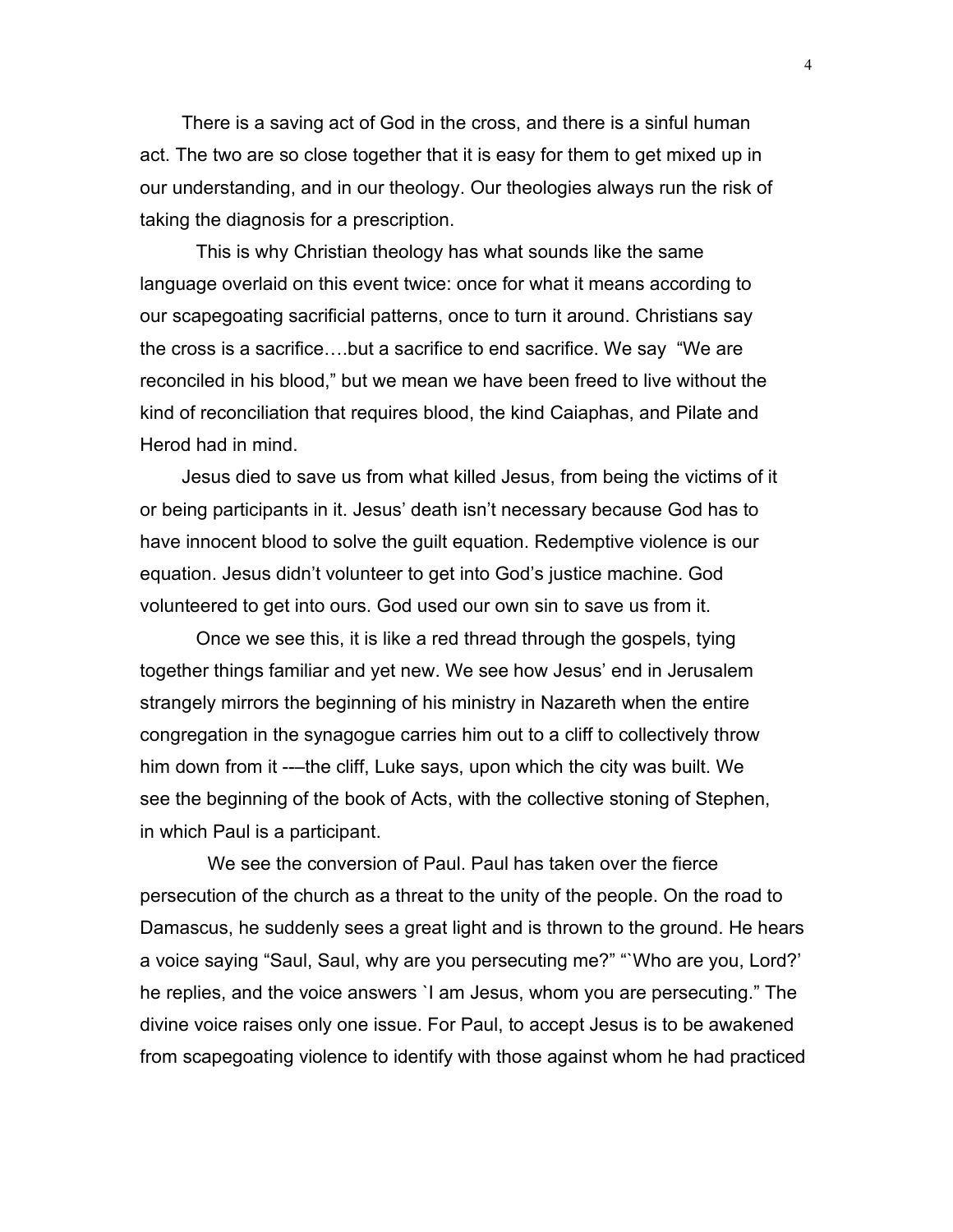it. Conversion at that moment on the Damascus Road is just this: put down your stone.

The early church loved to use types from Hebrew scripture to interpret and express the meaning of the cross. Their favorites were Abraham and Isaac, Jonah, Daniel in the lion's den, Susanna (if you don't' know it, look it up). These are odd choices, when you think of it---these are all cases of people who do not die, but are delivered from death, from killing based on false accusation or on supposed divine command.

 So why have Christians seen all these as images of the same thing? Because they see them as having the same point----Isaac the victim whose sacrifice is averted: Jesus the victim whose killing is undone, who will not stay sacrificed.

 In showing us the truth about this sinful and destructive dynamic at the heart of our very human community making, the Gospel also claims us to be followers of Jesus, which means to identify with the victim in this process. God has taken up the place of the victim to be on the side of the victim. Once we take the crucified one as our savior, victims of such acts, including our acts, become harder to hide.…they look too much like Jesus.

 We heard today the reading of the story of the woman taken in adultery. And all of you know (as you may not all have known before coming to seminary) that this story comes with the scarlet letter of biblical criticism attached to it: "not found in the earliest manuscripts."

 When I began to see this reading of Jesus's death—the anti-sacrificial, anti-scapegoating power of the passion—I wondered. Is this an optical illusion, wishful thinking? Did early Christians really see that meaning? Looking anew at what was there all along---whether Paul's conversion, or the early Christian use of types like Isaac and Susanna and Jonah and Daniel, or that single verse in Luke I had never noticed before---convinced me it was not a projection.

Now perhaps the story of the woman delivered from the mob was a vagrant memory of Jesus, passed around in obscurity separate from the other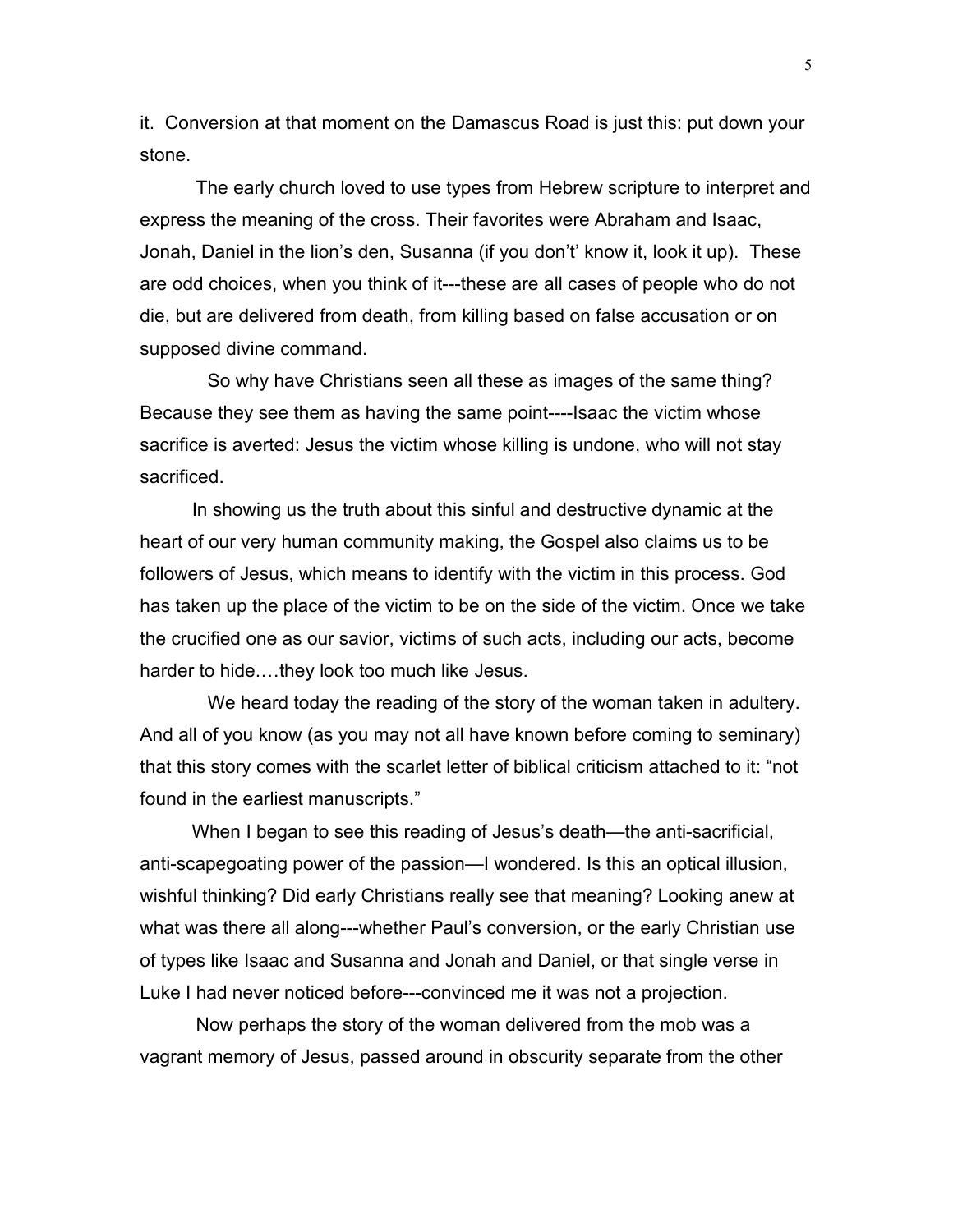gospel traditions until people thought to retrieve it and gather it in to the story of the crucified one…because now they saw how it fit.

 But I almost hope the woman taken in adultery is a later construction, made up out of whole cloth, because, if so, it would show beyond a shadow of a doubt that those Christians saw that the meaning of the death of Jesus lies in preventing deaths like the death of Jesus.

The miracle of the first stone is that it was not thrown. I doubt very much we would ever have heard of it, if not for the one taken to the cross.

Christ is wounded for our transgressions—so we shall hear frequently this week. We can hardly deny that Jesus bears our sin: none of us who live in communities can claim that we are not beneficiaries of that human use of violence to maintain peace. Christ died for us. He did so first in the ordinary, evil sense in which all scapegoated victims are made to die for their communities. That we know this, is already a sign that he died for us in a second sense, to save us from that very sin. Jesus dies in our place, because it is literally true that any one of us, in the right circumstances, can be the scapegoat. And Jesus dies in our place, as a condemned evil doer, because it is literally true that by commission or omission our usual role is to take part in the scapegoating, to belong to the mob, and so to deserve to be judged.

 Finally, Christ's passion and resurrection offer a promise of a new kind of community, challenged to build another basis for peace than unity in violence. That is what the gathering around the communion table seeks to do, God help us.

When Christians gather at communion, we see this clearly in the unequivocal reminder of Christ's bloody death. When we hear "Do this in remembrance of me….." we should hear the heavy, implied contrast that comes with emphasis on this. You can come to this meal; you can hold on to your stones. You cannot do both.

 At that table we are to become the anti-mob. Christ has offered his very real body and blood, so that at the last supper he can set a new pattern. Remembering, Christians believe this meal of the new community is able to